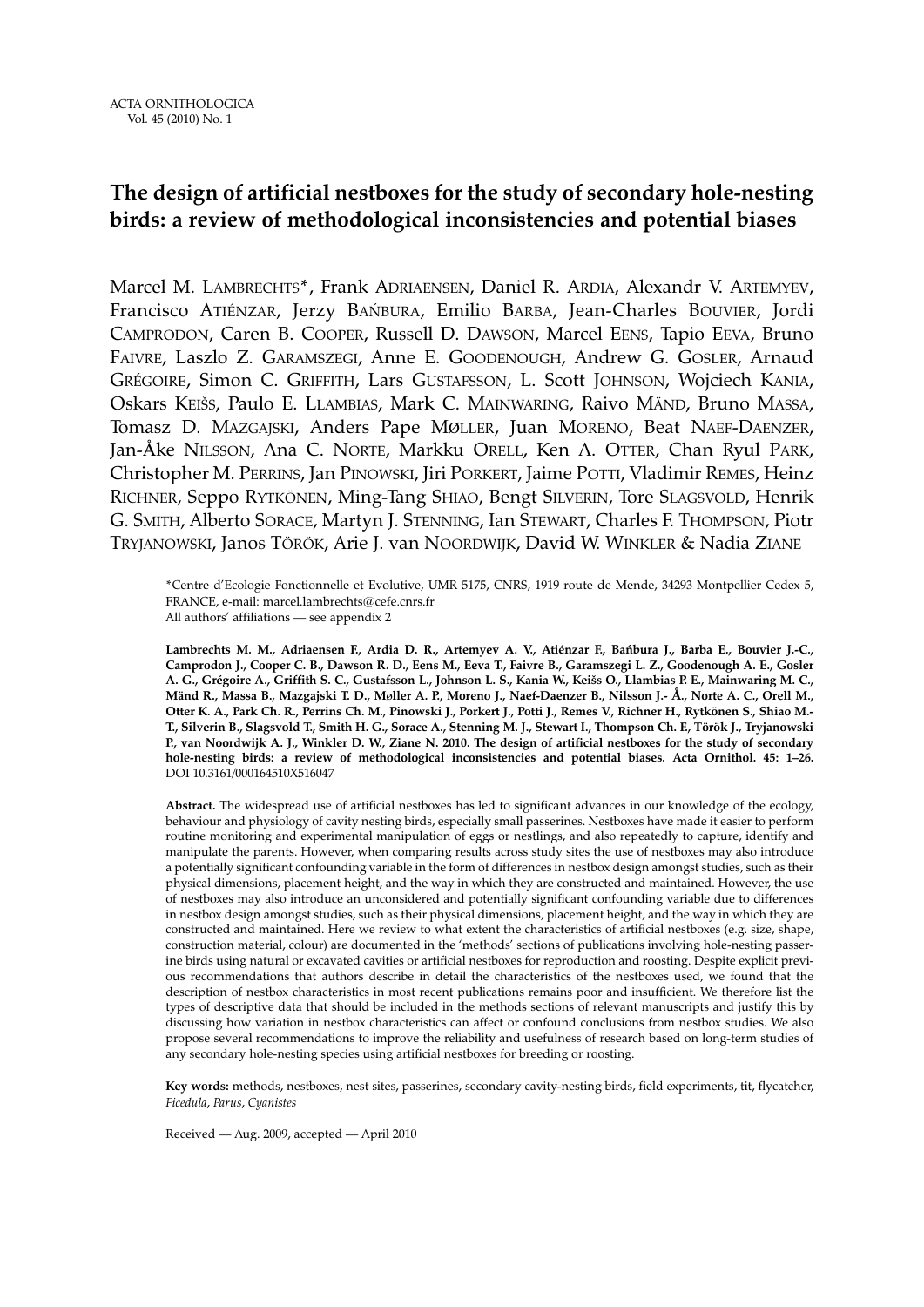## **Habitat and landscape characteristics affecting the occurrence of Ural Owls** *Strix uralensis* **in an agroforestry mosaic**

#### Marta BYLICKA<sup>1</sup>, Łukasz KAJTOCH<sup>2\*</sup> & Tomasz FIGARSKI<sup>3</sup>

<sup>1</sup>Institute of Nature Conservation, Polish Academy of Science, Kraków, POLAND, scilia@op.pl 2Institute of Systematics and Evolution of Animals, Polish Academy of Science, Kraków, POLAND <sup>3</sup>Sienkiewicza 9/10, 26-600, Radom, Poland, t.figarski@wp.pl \*corresponding author, e-mail: kajtoch@isez.pan.krakow.pl

#### **Bylicka M., Kajtoch Ł., Figarski T. 2010. Habitat and landscape characteristics affecting the occurrence of Ural Owls** *Strix uralensis* **in an agroforestry mosaic. Acta Ornithol. 45: 33–42.** DOI 10.3161/000164510X516065

**Abstract.** Ural Owls inhabit mainly the large boreal forests of Eurasia. An isolated subspecies (*S. u. macroura*) occurs in the mountain beech forests of central Europe. Populations from the Carpathians seem to be expanding, and in recent decades these owls (breeding and non-breeding) have also been found in the agroforestry landscape of the Central European Foothills and Uplands. The aim of our study was to analyse the influence of agroforestry landscape characteristics and the age of forest patches on the presence of breeding and non-breeding Ural Owls. The research was conducted in the Polish Carpathian foothills during 1996–2007. Breeding Ural Owls need at least 100 ha of forest situated far from human habitation, and at least part of such a forest should be over 60 years old. The forests inhabited by the Ural Owl were also frequently surrounded by other patches of forest connected by wooded corridors. Non-breeding Ural Owls did not exhibit any preference for some of the examined habitat characters. Hence, young owls probably have large dispersal abilities and spread randomly in the search for new territories. A positive dependence between the occurrence of non-breeding owls and distances from breeding territories shows that non-breeding birds can remain for some time in the vicinity of territories occupied by adult Ural Owls.

**Key words:** Ural Owl, forest, fragmentation, Carpathians, foothills

Received — July 2009, accepted — June 2010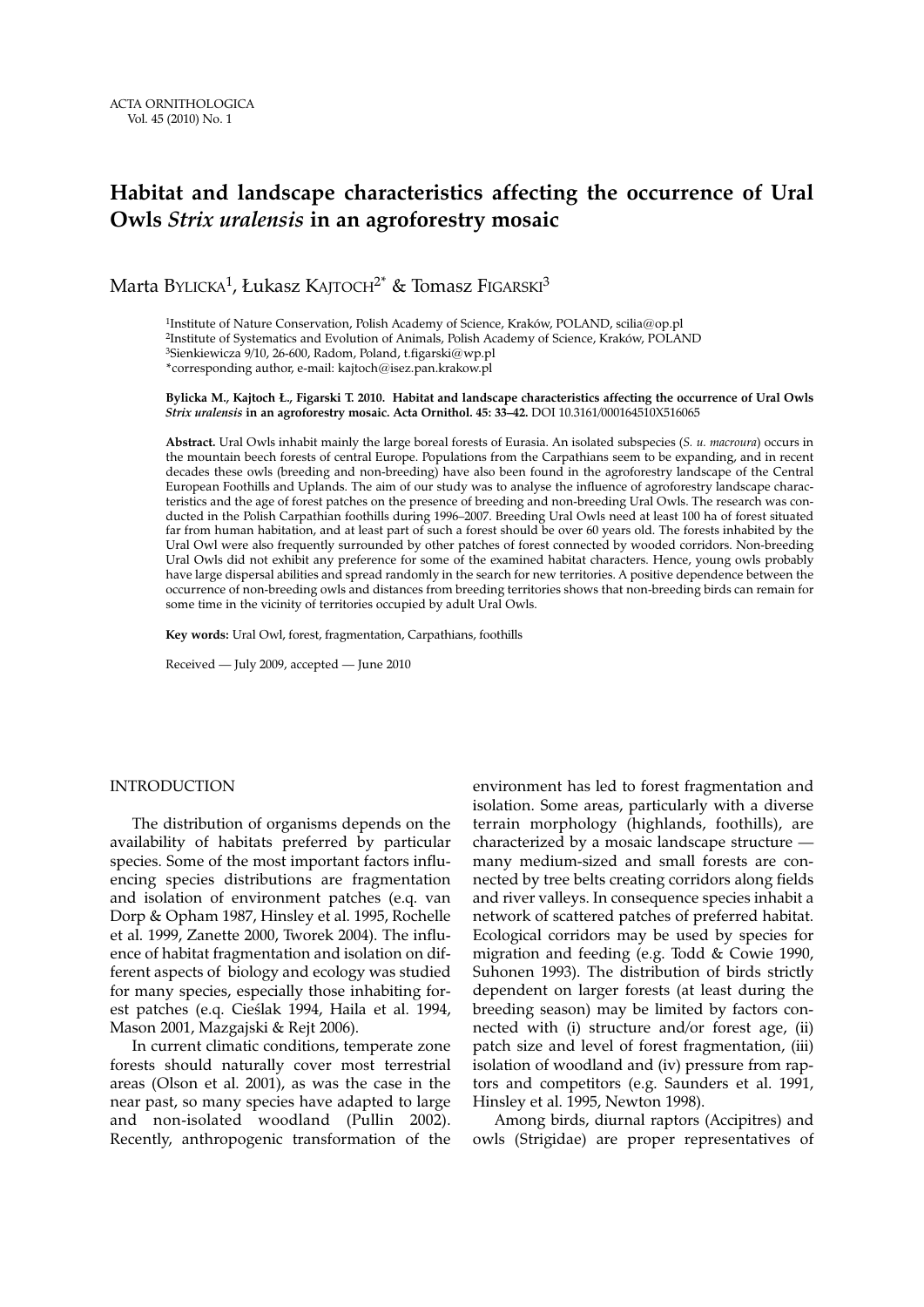## **Habitat and landscape characteristics affecting the occurrence of Ural Owls** *Strix uralensis* **in an agroforestry mosaic**

#### Marta BYLICKA<sup>1</sup>, Łukasz KAJTOCH<sup>2\*</sup> & Tomasz FIGARSKI<sup>3</sup>

<sup>1</sup>Institute of Nature Conservation, Polish Academy of Science, Kraków, POLAND, scilia@op.pl 2Institute of Systematics and Evolution of Animals, Polish Academy of Science, Kraków, POLAND <sup>3</sup>Sienkiewicza 9/10, 26-600, Radom, Poland, t.figarski@wp.pl \*corresponding author, e-mail: kajtoch@isez.pan.krakow.pl

#### **Bylicka M., Kajtoch Ł., Figarski T. 2010. Habitat and landscape characteristics affecting the occurrence of Ural Owls** *Strix uralensis* **in an agroforestry mosaic. Acta Ornithol. 45: 33–42.** DOI 10.3161/000164510X516056

**Abstract.** Ural Owls inhabit mainly the large boreal forests of Eurasia. An isolated subspecies (*S. u. macroura*) occurs in the mountain beech forests of central Europe. Populations from the Carpathians seem to be expanding, and in recent decades these owls (breeding and non-breeding) have also been found in the agroforestry landscape of the Central European Foothills and Uplands. The aim of our study was to analyse the influence of agroforestry landscape characteristics and the age of forest patches on the presence of breeding and non-breeding Ural Owls. The research was conducted in the Polish Carpathian foothills during 1996–2007. Breeding Ural Owls need at least 100 ha of forest situated far from human habitation, and at least part of such a forest should be over 60 years old. The forests inhabited by the Ural Owl were also frequently surrounded by other patches of forest connected by wooded corridors. Non-breeding Ural Owls did not exhibit any preference for some of the examined habitat characters. Hence, young owls probably have large dispersal abilities and spread randomly in the search for new territories. A positive dependence between the occurrence of non-breeding owls and distances from breeding territories shows that non-breeding birds can remain for some time in the vicinity of territories occupied by adult Ural Owls.

**Key words:** Ural Owl, forest, fragmentation, Carpathians, foothills

Received — July 2009, accepted — June 2010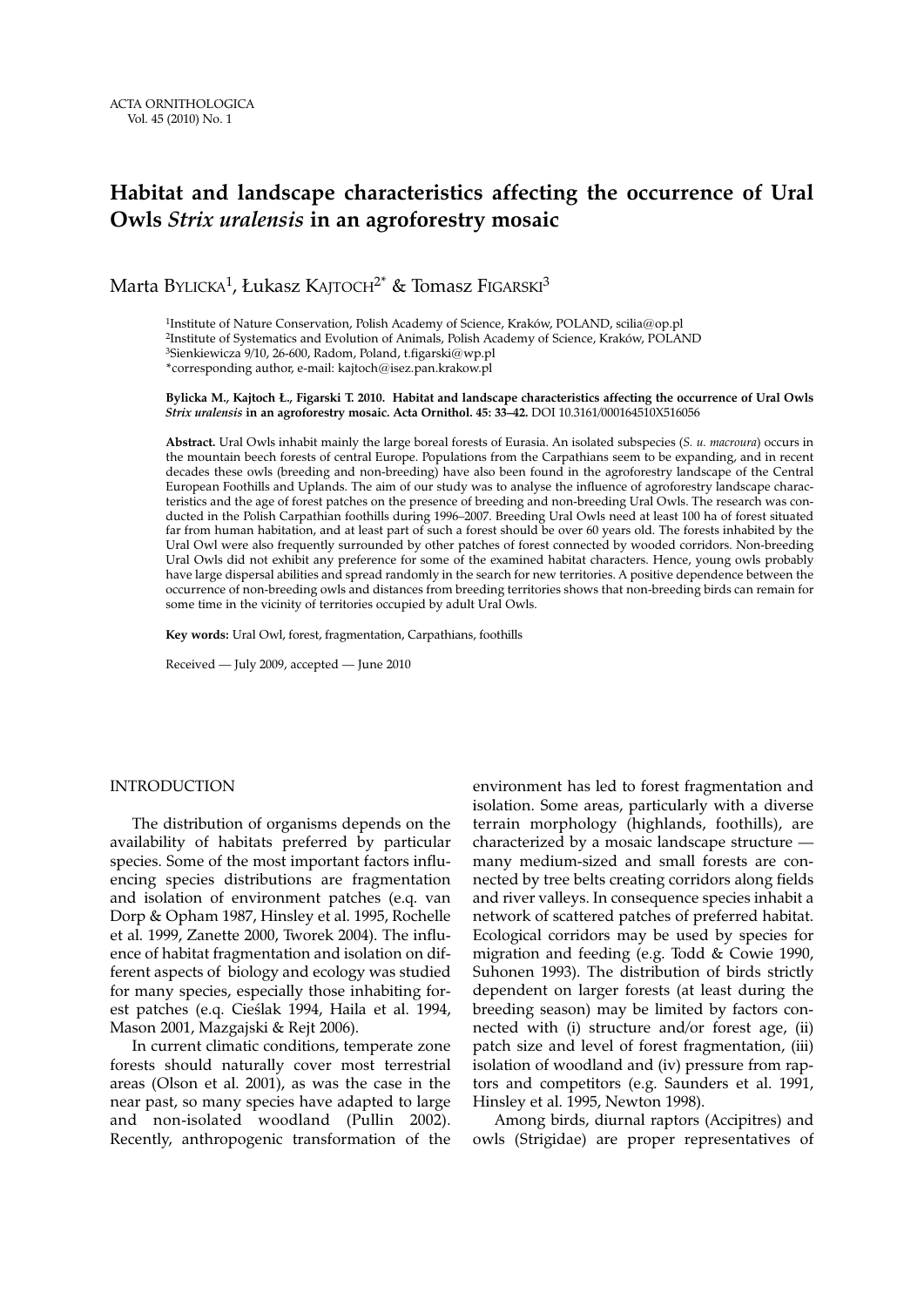# **Analysing large-scale temporal variability in passerine nest survival using sparse data: a case study on Red-backed Shrike** *Lanius collurio*

#### Jan HUŠEK<sup>1</sup>, Karel WEIDINGER<sup>2</sup>, Peter ADAMÍK<sup>2, 3</sup>, Ladislav HLAVATÝ, Vladimír HOLÁŇ<sup>4</sup> & Jiří Sviečka<sup>5</sup>

1Department of Biology, Centre for Ecological and Evolutionary Synthesis (CEES), University of Oslo, PO Box 1066 Blindern, 0316 Oslo, NORWAY, e-mail: jan.husek@bio.uio.no

2Department of Zoology and Laboratory of Ornithology, Palacký University, tř. Svobody 26, 771 46 Olomouc, CZECH REPUBLIC

<sup>3</sup>Museum of Natural History, nám. Republiky 5, 771 73 Olomouc, CZECH REPUBLIC 4Renoirova 619, 152 00 Prague 5, CZECH REPUBLIC

5Biskupice 158, 763 41 Biskupice u Luhačovic, CZECH REPUBLIC

**Hušek J., Weidinger K., Adamík P., Hlavatý L., Holáň V., Sviečka J. 2010. Analysing large-scale temporal variability in passerine nest survival using sparse data: a case study on Red-backed Shrike** *Lanius collurio***. Acta Ornithol. 45: 43–49.** DOI 10.3161/000164510X516074

**Abstract.** Availability of nest survival estimates over large spatial and temporal scales is necessary for the complex modelling of population dynamics. However, there may be no standardized nest monitoring schemes, as a primary source of data, for many species, locations or years. Although other potential datasets often do exist, their applicability for analysing large-scale temporal patterns in nest survival is not well established. We used an alternative dataset of ringing records of 3 091 nests of the Red-backed Shrike *Lanius collurio*, representing five time series (6 to 42 years) from different sites within the Czech Republic, to analyse long-term variability in nest survival. We modelled trends in daily nest survival rates (DSR) over the years, either assuming a constant DSR, or accounting for unequal nest search efforts during the breeding season by assuming that DSR varies as a function of nest age and seasonal date. We found that even sparse nesting data may produce realistic estimates of nest survival. DSR varied greatly among sites, from 0.975 to 0.984, corresponding to a nest success from 48% to 62%. Both modelling approaches yielded almost identical estimates of DSR trends over the years. In this study, nest survival has either declined at all three agricultural sites or remained stable at one suburban site since the late 1980s. We conclude that sparse datasets with unequal searching effort during the nesting cycle and/or nesting season can be used to estimate long-term trends in nest survival, but this approach is warranted only if the analyses, based on different assumptions, yield consistent estimates.

**Key words:** Logistic exposure model, nest survival, Red-backed Shrike, *Lanius collurio*, ringing data, spatio-temporal variability, trends

Received — Dec. 2009, accepted — March 2010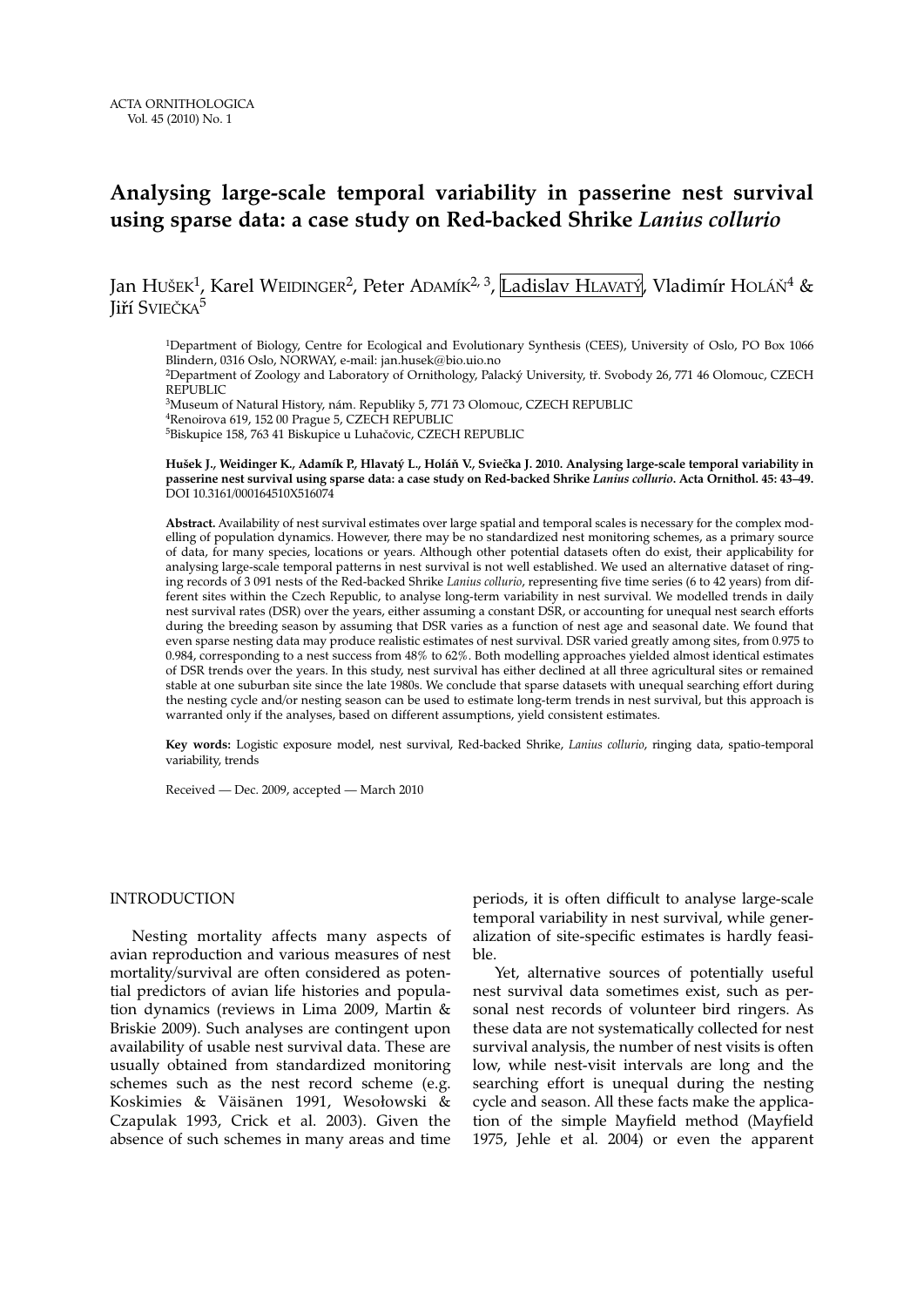# **Intraspecific variation in the wing shape and genetic differentiation of Reed Warblers** *Acrocephalus scirpaceus* **in Croatia**

Jelena KRALJ<sup>1</sup>, Petr Procházka<sup>2</sup>, Drahomíra FAINOVÁ<sup>2,3</sup>, Hana PATZENHAUEROVÁ<sup>2</sup> & Vesna TUTIŠ<sup>1</sup>

<sup>1</sup>Institute of Ornithology, Croatian Academy of Sciences and Arts, Gundulićeva 24, 10000 Zagreb, CROATIA, e-mail: zzo@hazu.hr

2Institute of Vertebrate Biology, Academy of Sciences of the Czech Republic, v.v.i., Květná 8, 60365 Brno, CZECH REPUBLIC, e-mail: prochazka@ivb.cz

3present address: Department of Zoology, Faculty of Science, University of South Bohemia, Branišovská 31, 37005 České Budějovice, CZECH REPUBLIC, e-mail: dadafain@seznam.cz

**Kralj J., Procházka P., Fainová D., Patzenhauerová H., Tutiš V. 2010. Intraspecific variation in the wing shape and genetic differentiation of Reed Warblers** *Acrocephalus scirpaceus* **in Croatia. Acta Ornithol. 45: 51–58.** DOI 10.3161/000164510X516083

**Abstract.** Wing shape plays a major role in determining the aerodynamics and performance of avian flight. Intraspecific variation in wing shape reflects different migratory strategies or distances between breeding and wintering areas. Differences in the wing morphology and genotypes between coastal and inland breeding populations of the Reed Warbler in Croatia were studied. A total of 105 adult birds were measured, while blood samples were taken from 59 individuals. The results showed that the two geographically close populations of Reed Warblers differ in wing morphology, with birds from the inland population having more pointed and more slotted wings than those from the coastal population. There was a slight but significant difference in microsatellite allele frequencies between the two populations (FST = 0.015), suggesting that gene flow between the two populations is partly restricted. The differences in wing morphology imply that the two populations use different migratory routes and/or winter in different areas. Consequently, this migratory pattern may have influenced the contemporary genetic differentiation of the two populations.

**Key words:** Reed Warbler, *Acrocephalus scirpaceus*, wing morphology, migration, microsatellites, genetic diversity

Received — Oct. 2009, accepted — March 2010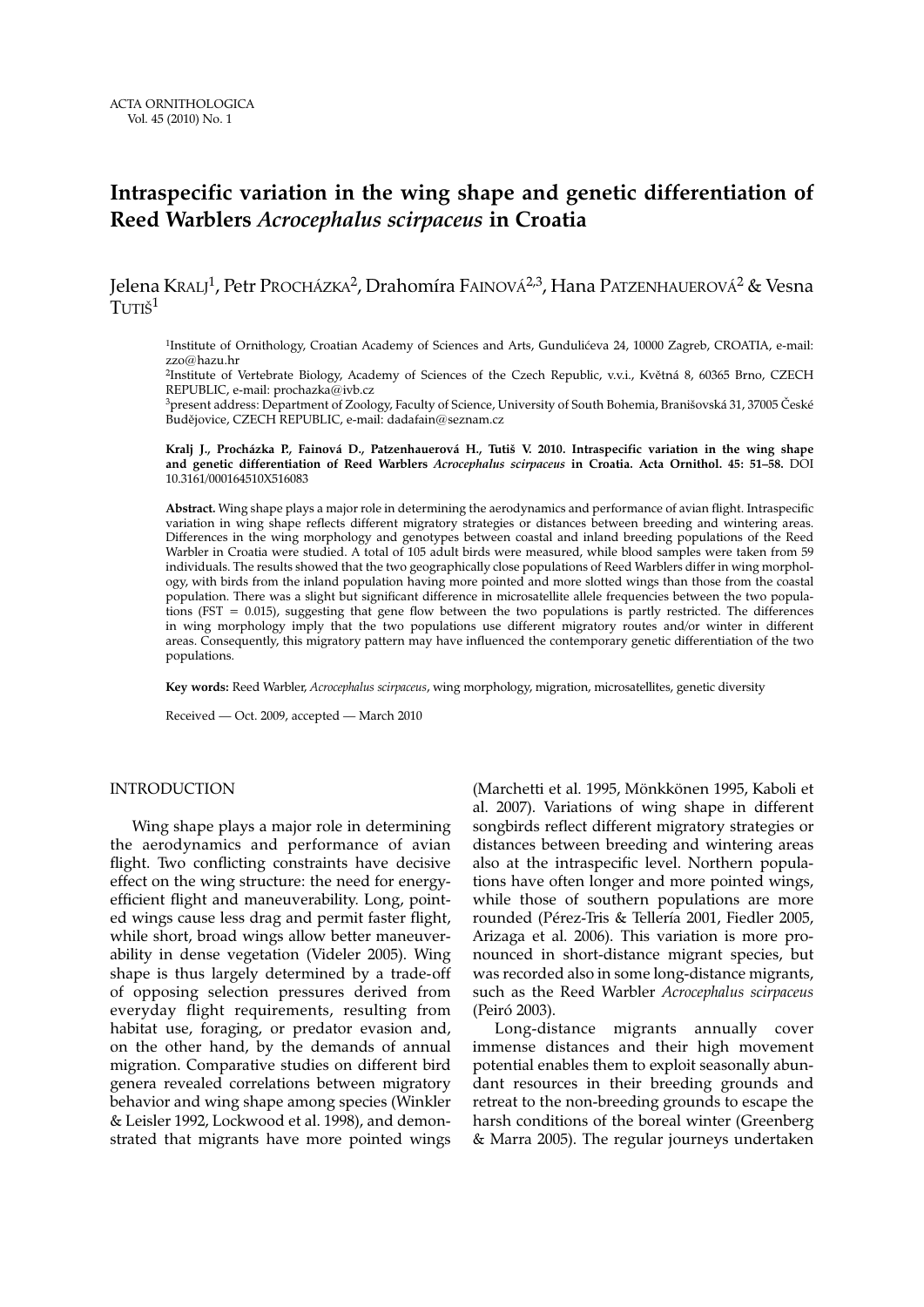# **Inter-specific egg recognition among two diving ducks species, Common Pochard** *Aythya ferina* **and Tufted Duck** *Aythya fuligula*

#### Šárka NEUžILOVÁ & Petr MUSIL

Department of Zoology, Faculty of Science, Charles University, Viničná 7, CZ-128 44 Praha 2, CZECH REPUBLIC, e-mail: sarja@seznam.cz

**Neužilová Š., Musil P. 2010. Inter-specific egg recognition among two diving ducks species, Common Pochard** *Aythya ferina* **and Tufted Duck** *Aythya fuligula***. Acta Ornithol. 45: 59–65.** DOI 10.3161/000164510X516092

**Abstract.** According to the majority of studies, brood parasitism may have significant negative effects on the reproductive success of an incubating female. The ability to discriminate a parasitic egg in a nest could decrease breeding costs. We tested this ability in two species of diving ducks — Common Pochard and Tufted Duck — by adding experimental parasitic eggs of Mallard *Anas platyrhynchos*. Individual reactions were compared with control nests, where no parasitic egg(s) were added. We looked for three different reactions to the parasitic egg(s): (1) abandonment of the clutch, (2) ejection of the eggs from the nest and (3) acceptance of the eggs. In total, experiments with 15 Common Pochard and 24 Tufted Duck nests were carried out. The parasitic egg(s) (as well the brooding bird's own) were ejected from a nest only sporadically, the most common reaction being to accept the eggs. Abandonment of the clutch proved to be the only negative reaction to parasitic egg(s), a reaction that occurred significantly more often in Tufted Duck clutches. The ability to identify parasitic eggs does not always need to be a profitable antiparasitic strategy. This strategy could lead to the abandonment of the clutch and could diminish the nest success of the host female.

**Key words:** inter-specific brood parasitism, *Aythya ferina*, *Aythya fuligula*, diving ducks, waterfowl, breeding strategy

Received — May 2009, accepted — April 2010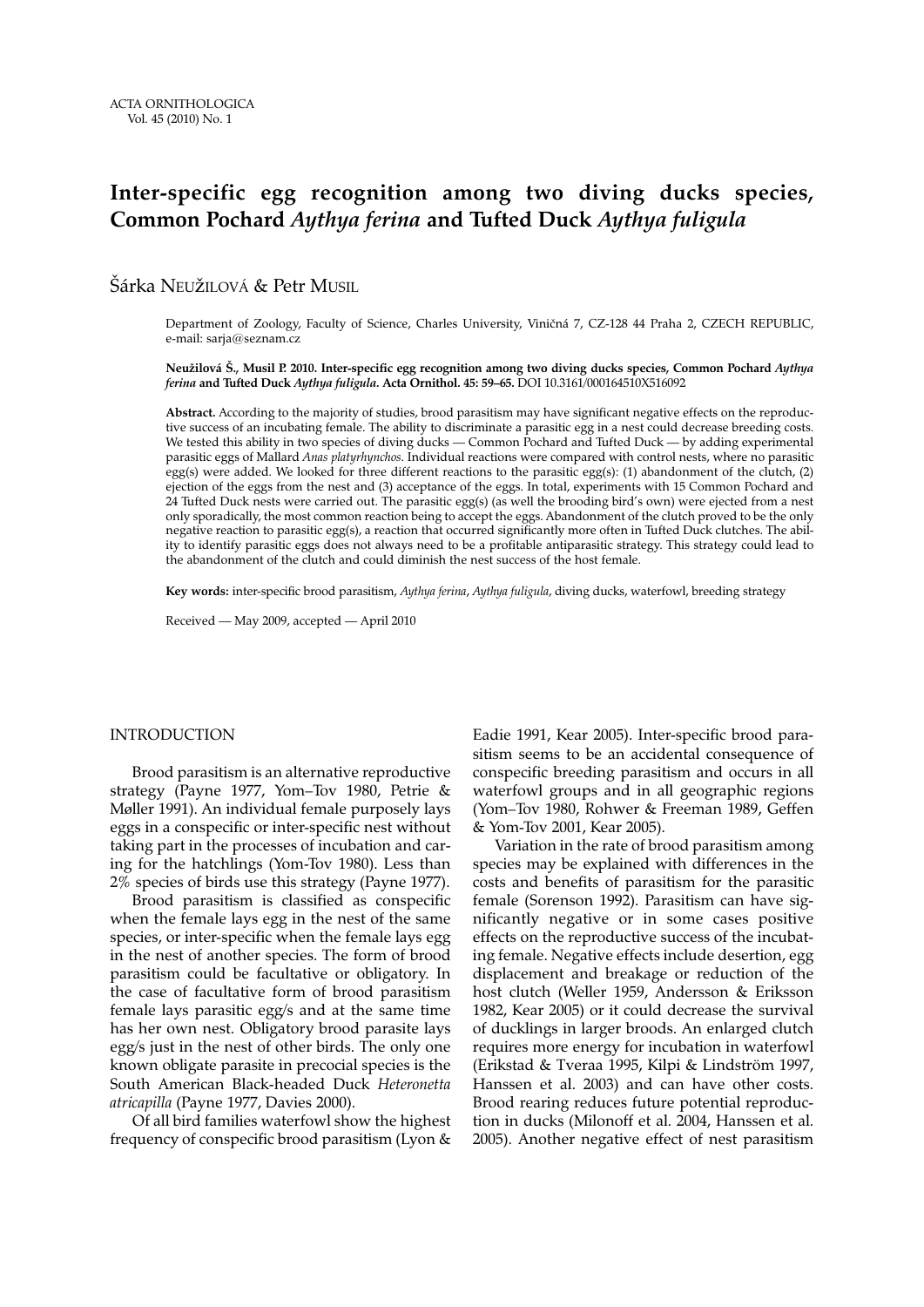## **Nest-site selection by Abbott's Babblers** *Malacocincla abbotti* **in northeastern Thailand**

Korakoch POBPRASERT & George A. GALE\*

Conservation Ecology Program, School of Bioresources and Technology, King Mongkut's University of Technology Thonburi, Bangkhunthien, Bangkok 10150, THAILAND \*Corresponding author, e-mail: george.and@kmutt.ac.th

**Pobprasert K., Gale G. A. 2010. Nest-site selection by Abbott's Babblers** *Malacocincla abbotti* **in northeastern Thailand. Acta Ornithol. 45: 67–74.** DOI 10.3161/000164510X516100

**Abstract.** Identifying nesting microhabitat variables associated with nest site choice is important for understanding bird-habitat relationships. We studied nest-site selection at two spatial scales along with structural vegetation variables associated with nesting success of the Abbott's Babbler in north-eastern Thailand. Seventy-nine nests were found during the study. Ninety percent of the nests were placed in rattans (*Daemonorops* sp. or *Calamus* sp.). The vegetation and vegetation structure around nest sites (0.01 ha circular plots) were compared with those in areas surrounding the nestsite (4 x 0.01 ha circles), defined as a nest patch, and with randomly selected non-use sites. Nest sites had a significantly higher percentage of foliage cover and a greater cover and abundance of rattans, suggesting that Abbott's Babbler sites its nests in areas with a large number of potential nest sites. There were no clear vegetational differences associated with successful versus failed nests, probably reflecting the diversity of local predators and their search patterns.

**Key words:** Abbott's Babbler, *Malacocincla abbotti*, nest-site selection, nest success, breeding, Thailand

Received — April 2009, accepted — April 2010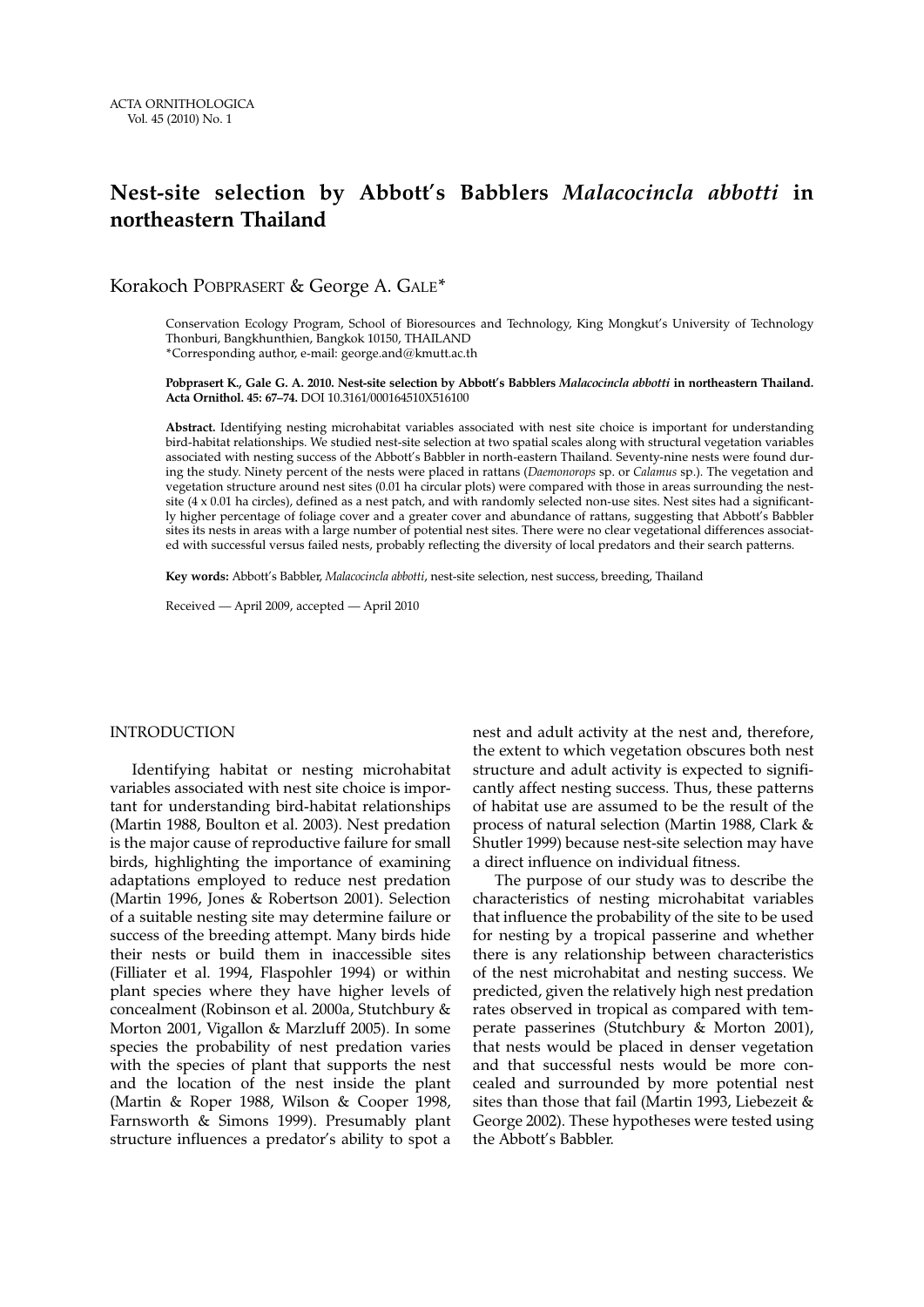## **Reproduction parameters of the Great Bittern** *Botaurus stellaris* **in the fish ponds of eastern Poland**

#### Marcin POLAK<sup>1</sup> & Zbigniew KASPRZYKOWSKI<sup>2</sup>

1Department of Nature Conservation, Maria Curie-Skłodowska University, Akademicka 19, 20–033 Lublin, POLAND, e-mail: mpolak@hektor.umcs.lublin.pl 2Department of Ecology and Environmental Protection, University of Podlasie, Prusa 12, 08–110 Siedlce, POLAND

**Polak M., Kasprzykowski Z. 2010. Reproduction parameters of the Great Bittern** *Botaurus stellaris* **in the fish ponds of eastern Poland. Acta Ornithol. 45: 75–81.** DOI 10.3161/000164510X516119

**Abstract.** Reproduction of the Great Bittern *Botaurus stellaris* was studied in fishponds in eastern Poland from 2003 to 2009. Study areas were surveyed from March to early July, and the booming period of the Great Bittern was from March to July, varying between 58 to 108 days. The start of booming activity was linked to climatic factors. We visited 143 active nests in the study population, with the majority of females starting to lay eggs at the end of April to the beginning of May. The mean clutch size was  $4.8 \pm 0.8$  (n = 109, range 1–6). There was no significant difference in clutch size between years or within years as the season progressed. Hatching success was high  $92\%$  (n = 78 broods). For all years of the study the breeding success (measured as a proportion of successful broods to all broods) was  $51\%$  (n = 120). The mean number of fledglings (15-days old chicks) per breeding female was 1.5 (SD  $\pm$  1.7, n = 116) and the mean number of fledglings per successful female was 3.0 (SD  $\pm$  1.2, n = 58). The main mortality factor for eggs and nestlings was mammalian predation. The high breeding parameters obtained for this population were probably due to extensive fish management and the good and stable food resources in the fishponds surveyed. Long-term monitoring and study of the population structure and breeding parameters of the Great Bittern in relation to known environmental factors are an essential tool for the conservation and management plans for this threatened species.

**Key words:** Great Bittern, *Botaurus stellaris*, breeding biology, fishponds, clutch size, predation

Received — Jan. 2010, accepted — June 2010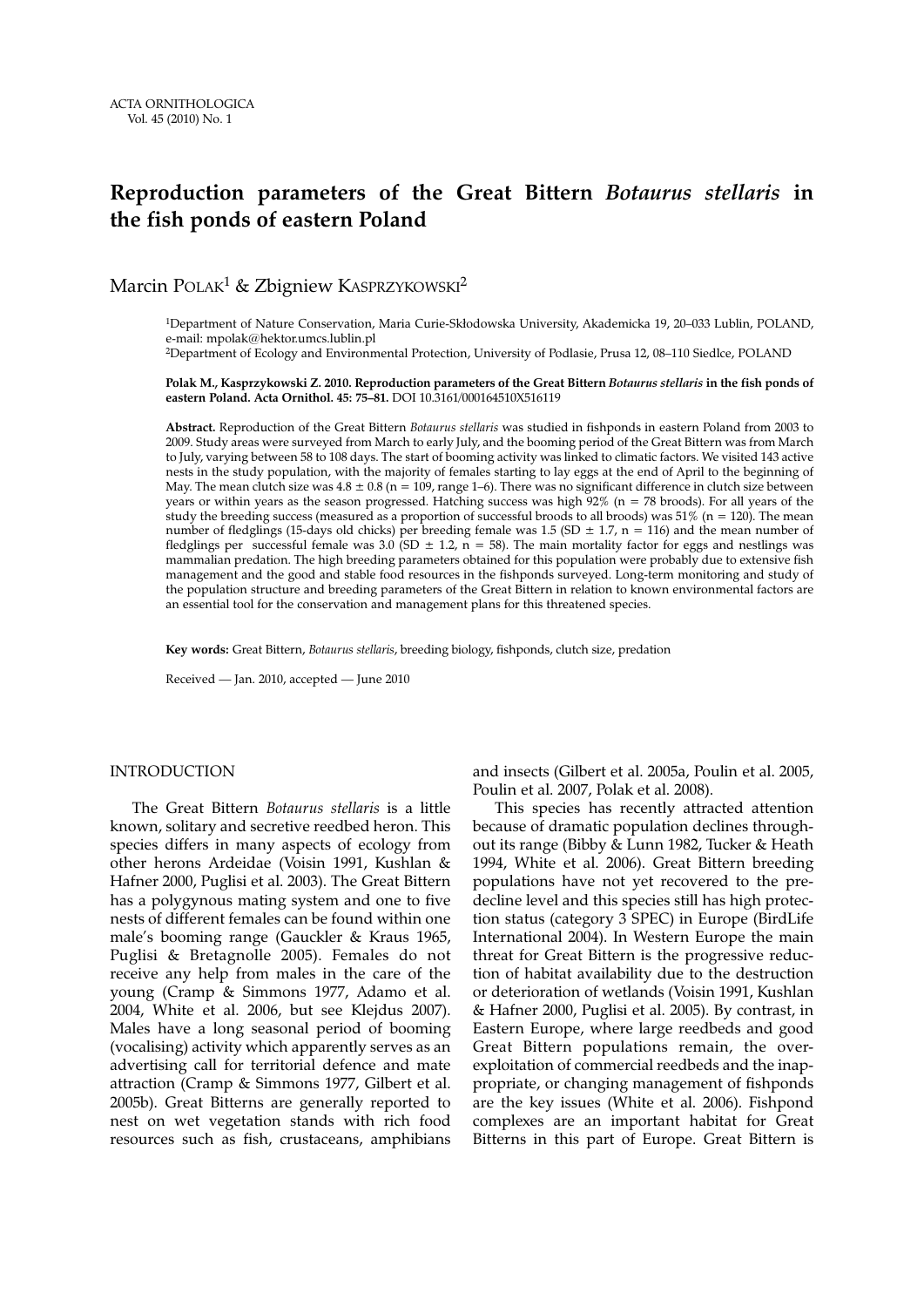# **Contrasting effects of climatic and habitat changes on birds with northern range limits in central Europe as revealed by an analysis of breeding bird distribution in the Czech Republic**

#### Jiří REIF<sup>1,2</sup>, Karel Š<sup>T</sup>'ASTNÝ<sup>3</sup> & Vladimír BEJČEK<sup>3</sup>

<sup>1</sup>Institute for Environmental Studies, Faculty of Science, Charles University in Prague, Benátská 2, 128 01 Praha 2, CZECH REPUBLIC, e-mail: jirireif@yahoo.com 2Daphne Czech Republic — Institute for Applied Ecology 3Department of Ecology, Faculty of Environment, University of Life Sciences Prague, CZECH REPUBLIC

**Reif J., Šťastný K., Bejček V. 2010. Contrasting effects of climatic and habitat changes on birds with northern range limits in central Europe as revealed by an analysis of breeding bird distribution in the Czech Republic. Acta Ornithol. 45: 83–90.** DOI 10.3161/000164510X516128

**Abstract.** The results of spatial modelling based on various climatic change scenarios predict shifts in the geographical ranges of species. Theoretically, a species can spread into new areas if the local habitat composition meets its ecological requirements. Therefore, habitat change in an unfavourable direction should inhibit climatically induced range shifts in some species. We tested this prediction using data on breeding bird distribution in the Czech Republic, a small central European country. We selected 28 species whose northern range limits are in central Europe and compared their distribution in the Czech Republic between 1985–1989 and 2001–2003. From these species, we identified 10 affected by habitat changes, such as a loss in environmental heterogeneity or agricultural intensification, using a local literature survey. As a group, the 28 species did not show any significant changes in their breeding distribution. However, those species affected by habitat change significantly restricted their distribution, whereas the remaining species not affected by habitat change increased their distribution. We suggest that the increasing occupancy of species not affected by habitat change could be caused by climate change. However, climate cannot overshadow the negative impacts of land-use changes on the distribution of species affected by habitat change. Therefore, such species could be seriously threatened: they might not be able to track their climatic optima if future climate change proceeds in tandem with the destruction of their habitats.

**Key words:** breeding distribution, atlas mapping, habitat change, global warming, range shift, birds

Received — Aug. 2009, accepted — March 2010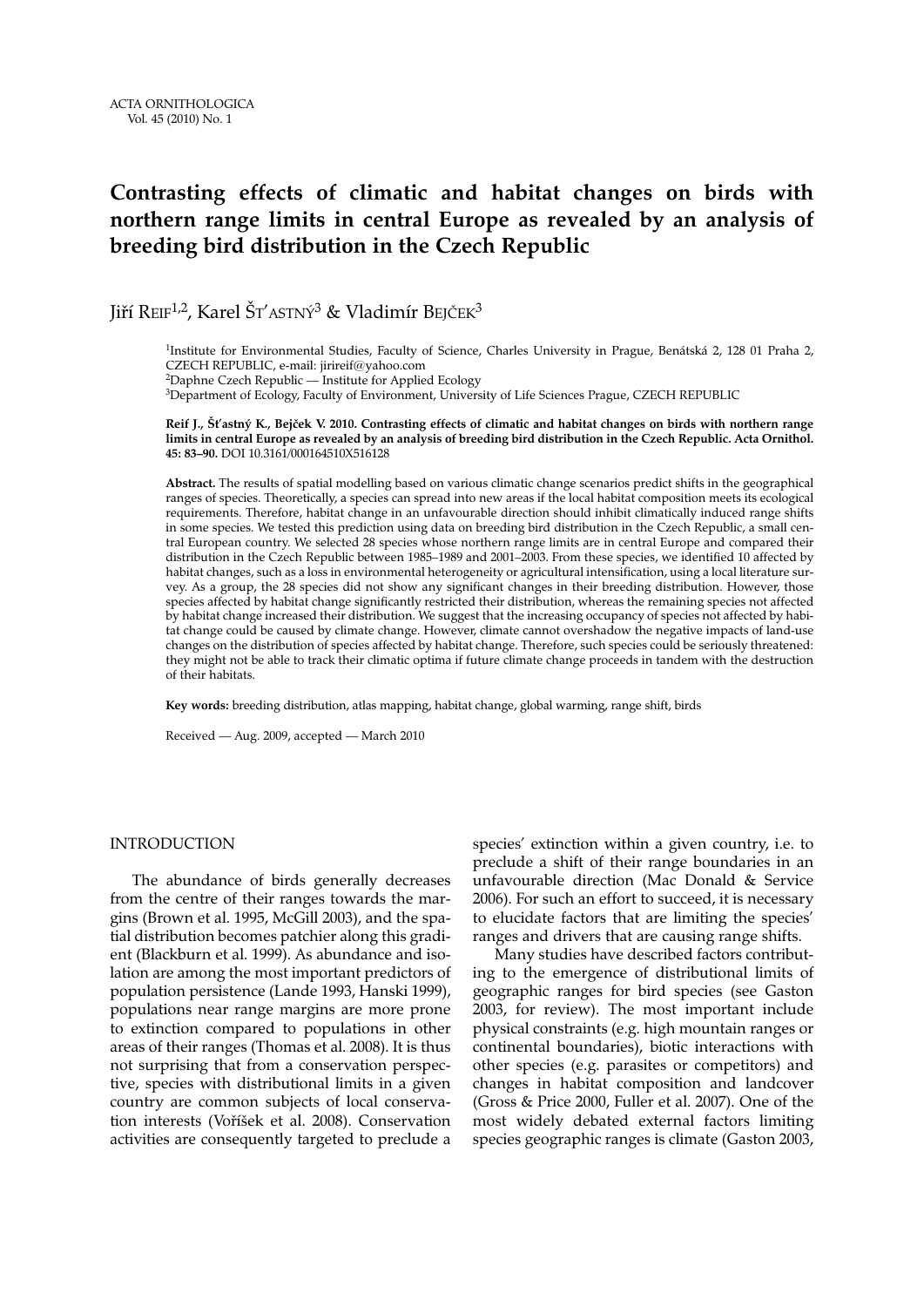## **Delayed plumage maturation correlates with testosterone levels in Black Redstart** *Phoenicurus ochruros* **males**

#### Lucie SCHWARZOVÁ<sup>1,3</sup>, Roman FUCHS<sup>1,2</sup> & Daniel FRYNTA<sup>1</sup>

1Department of Zoology, Faculty of Science, Charles University in Prague, Viničná 7, Prague 2, CZ-128 44, CZECH REPUBLIC

2Department of Zoology, Faculty of Science, University of South Bohemia, Branišovská 31, České Budějovice, CZ-37005, CZECH REPUBLIC

3Current address: Institute of Biology and Medical Genetics, 1st Faculty of Medicine and General Teaching Hospital, Charles University in Prague, Albertov 4, Prague 2, CZ-128 00, CZECH REPUBLIC, e-mail: lucie.schwarzova@yahoo.com

**Schwarzová L., Fuchs R., Frynta D. 2010. Delayed plumage maturation correlates with testosterone levels in Black Redstart** *Phoenicurus ochruros* **males. Acta Ornithol. 45: 91–97.** DOI 10.3161/000164510X516146

**Abstract.** Black Redstart males usually have female-like (olive-brown) feathers during their first breeding season. This subadult coloration contrasts sharply with the grey and black feathers of the adults. To examine the proximate mechanisms of this phenomenon, known as delayed plumage maturation, we assessed levels of testosterone in circulating blood of subadult and adult males captured in Prague, Czech Republic. Analysis of 23 blood samples (performed by radioimmunoassay) collected during the molt, i.e., at the time of plumage development, revealed significantly higher testosterone levels in males molting to the adult color than in those molting to the subadult one. This may suggest a certain role played by testosterone in the regulation of delayed plumage maturation. However, there were no marked differences between males of different coloration and/or age during the breeding season. Analysis of 46 blood samples collected outside the molting period confirmed the seasonal testosterone pattern (spring peak and winter minimum) typical of most temperate passerines.

**Key words:** testosterone, delayed plumage maturation, Black Redstart, *Phoenicurus ochruros*

Received — Sept. 2009, accepted — March 2010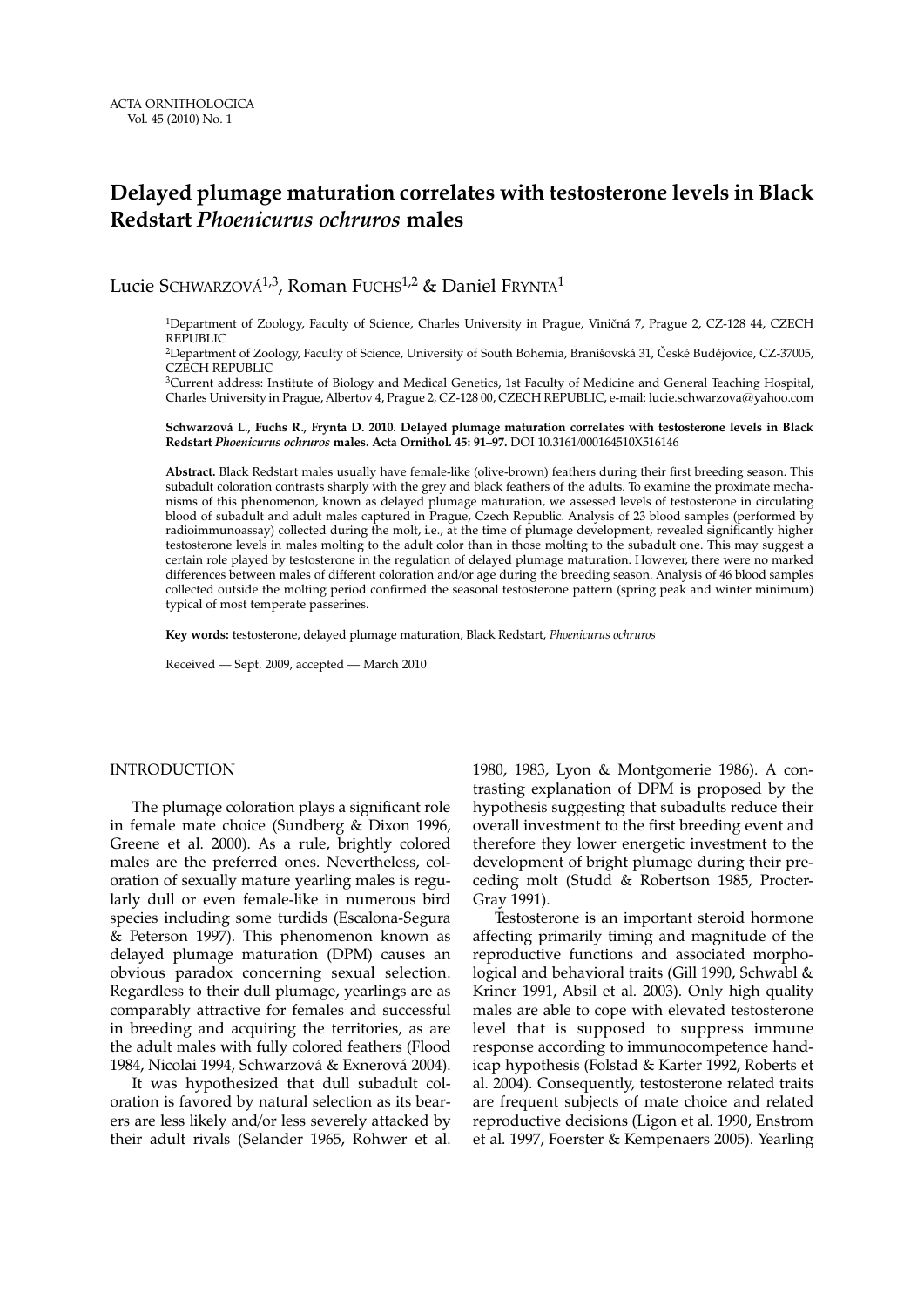## **Responses of Reed Warblers** *Acrocephalus scirpaceus* **to non-mimetic eggs of different sizes in a nest parasitism experiment**

Bård G. STOKKE<sup>1,2</sup>, Lenka POLAČIKOVÁ<sup>2,3,4</sup>, Andrzej DYRCZ<sup>5</sup>, Inge HAFSTAD<sup>6</sup>, Arne MOKSNES<sup>1,2</sup> & Eivin Røskaft<sup>1,2</sup>

1Department of Biology, Norwegian University of Science and Technology, NTNU, NO-7491 Trondheim, NORWAY, e-mail: Bard.Stokke@bio.ntnu.no

2Centre for Advanced Study, CAS, NO–0271 Oslo, NORWAY

3Institute of Vertebrate Biology, v. v. i., Academy of Sciences of the Czech Republic, Květná 8, CZ-603 65 Brno, CZECH REPUBLIC

4current address: Department of Zoology and Laboratory of Ornithology, Palacký University, tr. Svobody 26, CZ-77146 Olomouc, CZECH REPUBLIC

5Department of Avian Ecology, University of Wrocław, ul. Sienkiewicza 21, PL-50–335 Wrocław, POLAND <sup>6</sup>County Governor of Nord-Trøndelag, Strandveien 38, NO-7734 Steinkjer, NORWAY

**Stokke B. G., Polačiková L., Dyrcz A., Hafstad I., Moksnes A., R**r**skaft E. 2010. Responses of Reed Warblers** *Acrocephalus scirpaceus* **to non-mimetic eggs of different sizes in a nest parasitism experiment. Acta Ornithol. 45: 98–104.** DOI 10.3161/000164510X516137

**Abstract.** Host rejection of parasitic eggs is the most important defence against avian brood parasitism. Here, we examined the influence of egg size differences between host and parasite eggs on egg rejection behaviour in a population of Reed Warblers *Acrocephalus scirpaceus* parasitized by Common Cuckoos *Cuculus canorus*. To this end, we experimentally parasitized host clutches using real Chinese Quail *Coturnix chinensis* and conspecific eggs. Both egg types were painted immaculate blue. The Chinese Quail eggs differed from host eggs in both size and colour, while the conspecific eggs differed only in colour. There were no differences in the rate of rejection rate of the two types of experimental eggs. However, Chinese Quail eggs were rejected primarily by nest desertion, whereas conspecific eggs were mostly ejected. Moreover, clutches with Chinese Quail eggs were deserted significantly sooner in comparison with the ejection of conspecific eggs. Therefore, egg size differences apparently affect the mode and speed but not the rate of egg rejection in this host population.

**Key words:** brood parasitism, Cuckoo, Reed Warbler, rejection behaviour, parasitic egg, egg size

Received — Aug. 2009, accepted — March 2010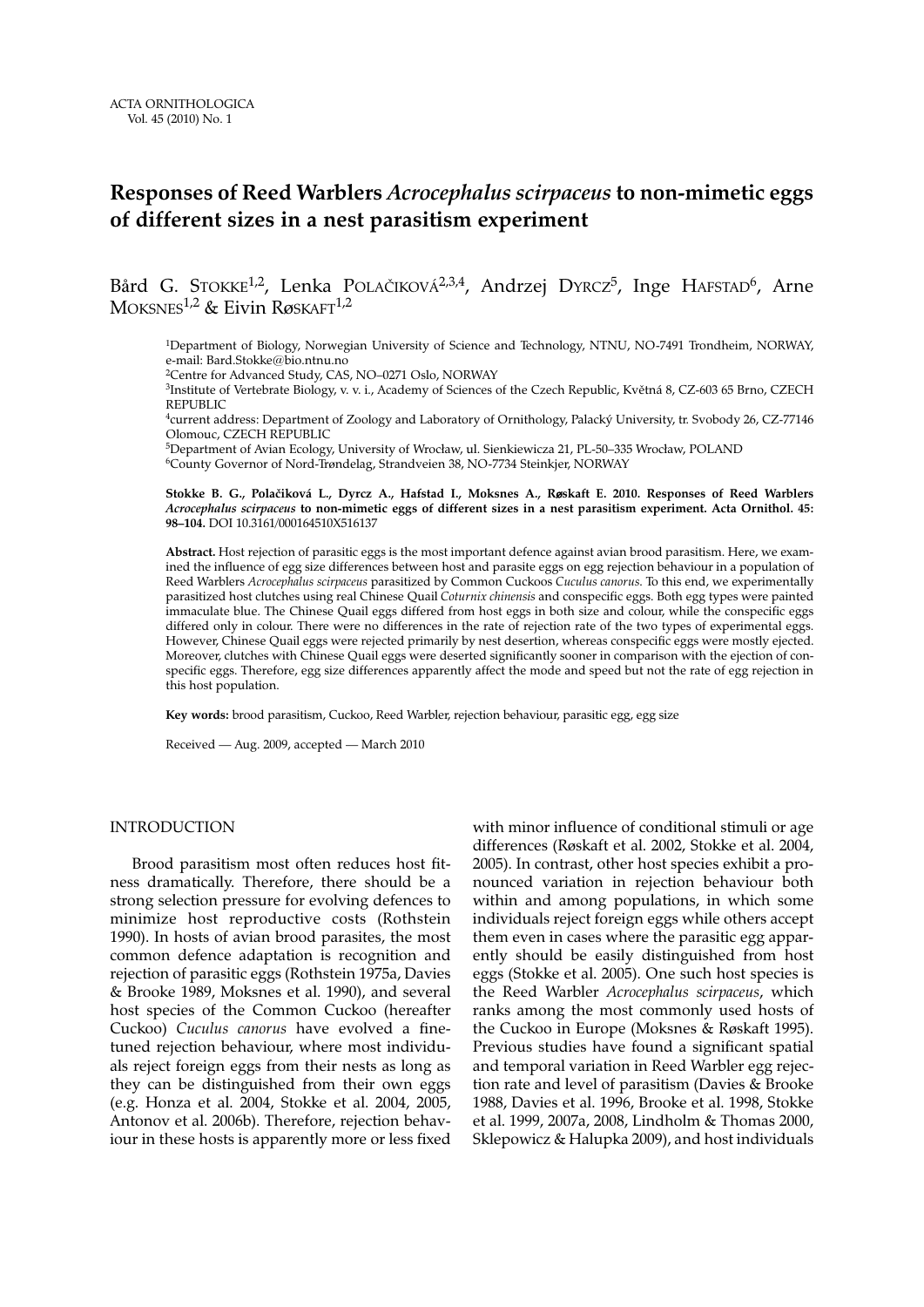## **Factors affecting habitat selection by breeding Lesser Spotted Eagles** *Aquila pomarina* **in northeastern Poland**

#### Karol ZUB<sup>1,\*</sup>, Eugeniusz PUGACEWICZ<sup>2</sup>, Bogumiła JĘDRZEJEWSKA<sup>1</sup> & Włodzimierz  $I$ EDRZEJEWSKI $1$

1Mammal Research Institute, Polish Academy of Sciences, 17–230 Białowieża, POLAND 2ul. Botaniczna 3, 17–200 Hajnówka, POLAND \*Corresponding author, e-mail: karolzub@zbs.bialowieza.pl

#### **Zub K., Pugacewicz E., Jędrzejewska B., Jędrzejewski W. 2010. Factors affecting habitat selection by breeding Lesser Spotted Eagles** *Aquila pomarina* **in northeastern Poland. Acta Ornithol. 45: 105–114.** DOI 10.3161/000164510X516155

**Abstract.** We tested a hypothesis on the influence of prey distribution on habitat selection by the Lesser Spotted Eagle *Aquila pomarina* in north-eastern Poland during the breeding season. We analysed the habitat composition in schematic territories around the nests of 116 breeding pairs of eagles (in a radius of 3 km) and related them to randomly selected sites. Next, we compared the habitat requirements of potential prey species with the proportion of different prey categories found in the eagle's diet. We demonstrated that, in contrast to random sites, eagle nests were located closer to the forest edges. The habitat composition of schematic territories of eagles was different from the random sites owing to the lower proportion of forest and higher proportion of meadows and agricultural land. The feeding habits of Lesser Spotted Eagles were opportunistic, and the diet was composed mainly of rodents (voles), insectivorous mammals (hedgehogs and moles), small birds, and amphibians. Small prey species (body mass below 50 g) and species indicating preferences for open habitats dominated in the diet of eagles (69% and 74% of prey captured respectively). Prey species inhabiting grasslands were hunted more frequently than species preferring agricultural areas. Moreover, eagle pairs nesting deep in the forest interior captured relatively more larger-sized species, whereas the proportion of small prey in the eagle's diet increased as the distance of nest from forest edge decreased. We hypothesize that eagles have to breed closer to the forest edge to minimize energy expenditure and time associated with prey capture and delivery to the nest.

**Key words:** prey size, central place foraging, nest site, diet composition, agricultural land, forest, meadows, Białowieża Primeval Forest

Received — Febr. 2009, accepted — April 2010